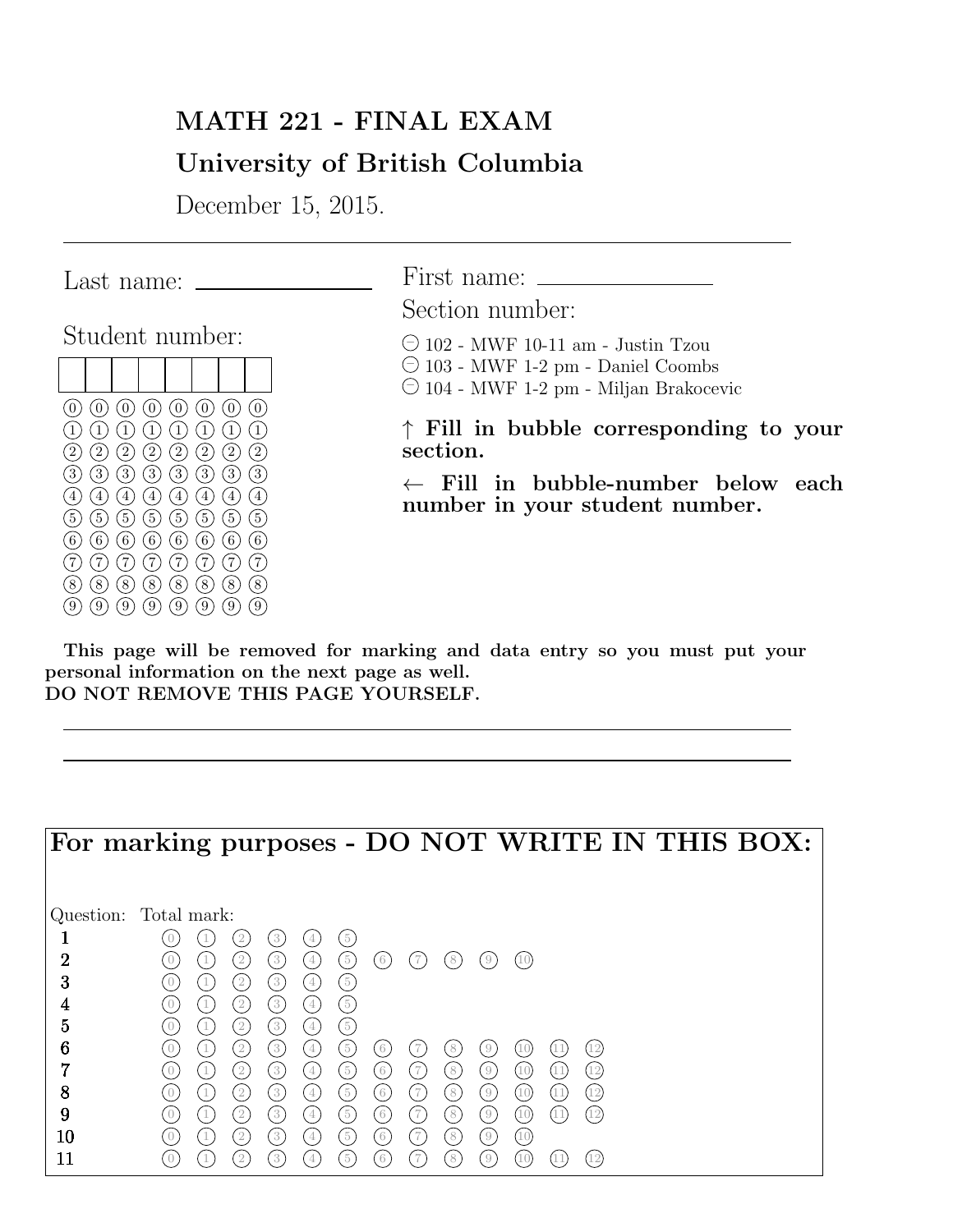## The University of British Columbia

Final Examination - December 15th, 2015

#### Mathematics 221

Time: 2 hours

Last Name First Signature

Student Number

#### Special Instructions:

- Books, notes, cellphones and calculators are not allowed.
- Use the reverse side of each page if you need extra space.
- Show your work. A correct answer without intermediate steps will receive no credit.
- This exam has 12 pages, including both cover sheets.

#### Rules governing examinations

• Each examination candidate must be prepared to produce, upon the request of the invigilator or examiner, his or her UBCcard for identification.

• Candidates are not permitted to ask questions of the examiners or invigilators, except in cases of supposed errors or ambiguities in examination questions, illegible or missing material, or the like.

• No candidate shall be permitted to enter the examination room after the expiration of one-half hour from the scheduled starting time, or to leave during the first half hour of the examination. Should the examination run forty-five (45) minutes or less, no candidate shall be permitted to enter the examination room once the examination has begun.

• Candidates must conduct themselves honestly and in accordance with established rules for a given examination, which will be articulated by the examiner or invigilator prior to the examination commencing. Should dishonest behaviour be observed by the examiner(s) or invigilator(s), pleas of accident or forgetfulness shall not be received.

• Candidates suspected of any of the following, or any other similar practices, may be immediately dismissed from the examination by the examiner/invigilator, and may be subject to disciplinary action:

(a) speaking or communicating with other candidates, unless otherwise authorized;

(b) purposely exposing written papers to the view of other candidates or imaging devices; (c) purposely viewing the written papers of other candidates;

(d) using or having visible at the place of writing any books, papers or other memory aid devices other than those authorized by the examiner(s); and,

(e) using or operating electronic devices including but not limited to telephones, calculators, computers, or similar devices other than those authorized by the examiner(s)–(electronic devices other than those authorized by the examiner(s) must be completely powered down if present at the place of writing).

• Candidates must not destroy or damage any examination material, must hand in all examination papers, and must not take any examination material from the examination room without permission of the examiner or invigilator.

• Notwithstanding the above, for any mode of examination that does not fall into the traditional, paper-based method, examination candidates shall adhere to any special rules for conduct as established and articulated by the examiner.

• Candidates must follow any additional examination rules or directions communicated by the examiner(s) or invigilator(s).

| $\mathbf{1}$   | $\overline{5}$ |
|----------------|----------------|
| $\sqrt{2}$     | 10             |
| 3              | $\overline{5}$ |
| $\overline{4}$ | $\overline{5}$ |
| $\overline{5}$ | $\overline{5}$ |
| 6              | 12             |
| $\overline{7}$ | 12             |
| 8              | 12             |
| 9              | 12             |
| 10             | 10             |
| 11             | 12             |
| Total          | 100            |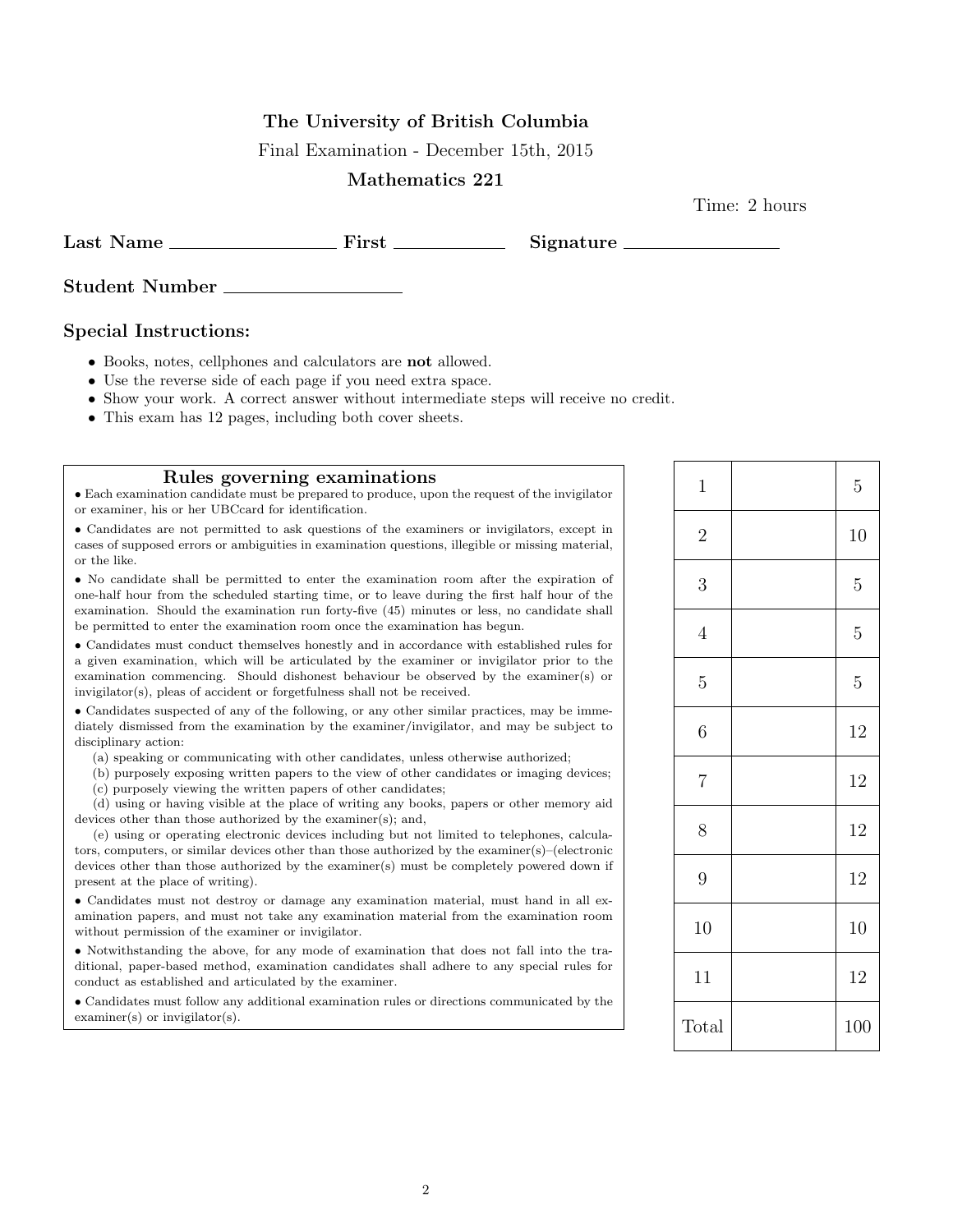Prob. 1. (5pts) CIRCLE THE CORRECT ANSWER. No work need be shown for this question. (a) True/False: For any pair of square matrices A and B,  $(A+B)(A-B) = A^2 - B^2$ .

|--|

(b) True/False: If the determinant of a matrix is zero, then the matrix has at least one column that is a scalar multiple of another column.

| TRUE | FALSE |  |
|------|-------|--|
|------|-------|--|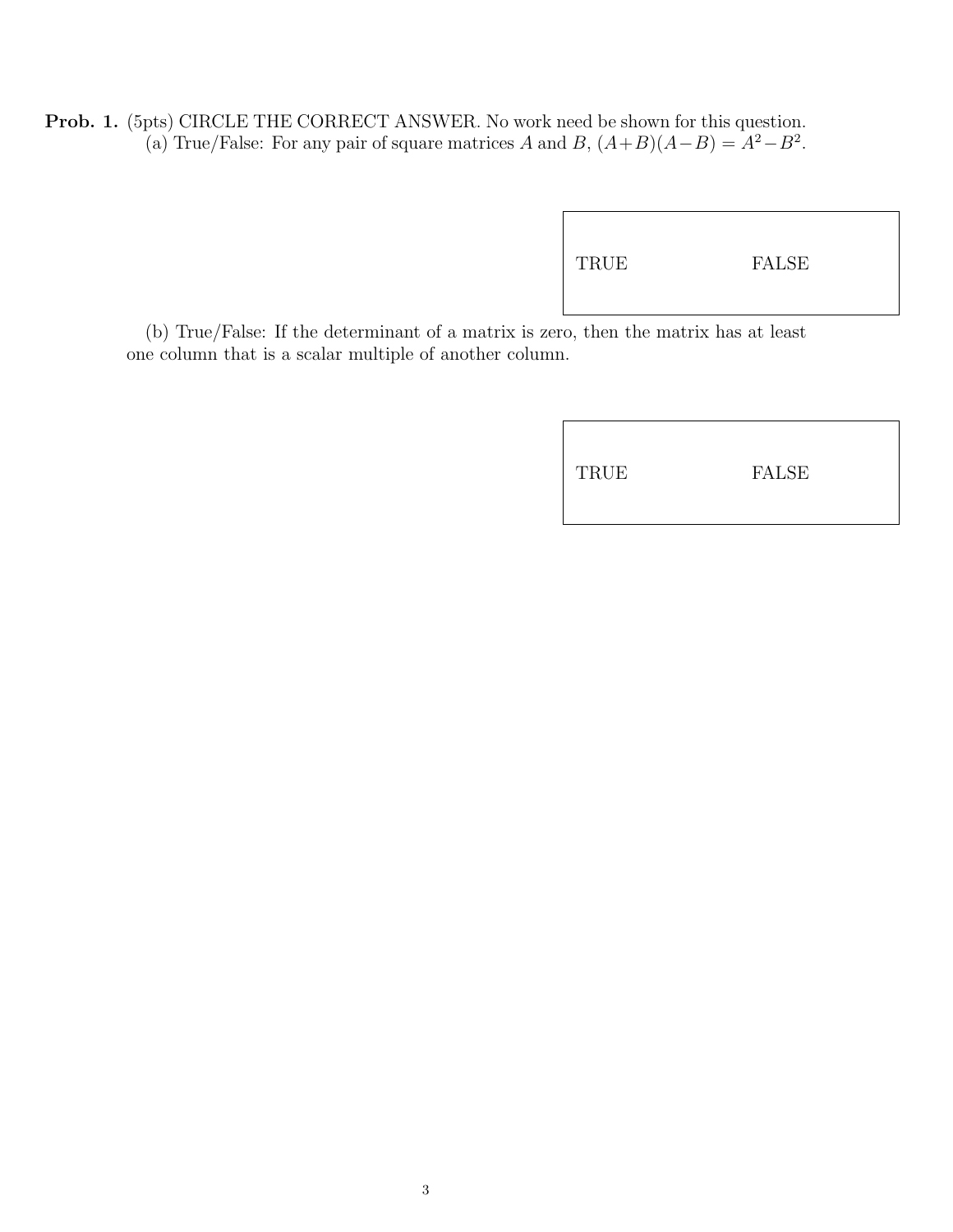Prob. 2. (10pts) Consider the following system of linear equations.

$$
x-y+2z = 1
$$
  

$$
x+y+az = 1
$$
  

$$
-3x+6y-7z = b
$$

(a) For what values of  $a$  and  $b$  is the system consistent? Show your work.

(b) For what values of a and b does the system have exactly one solution? Show your work.

(c) For what values of a and b does the system have infinitely many solutions?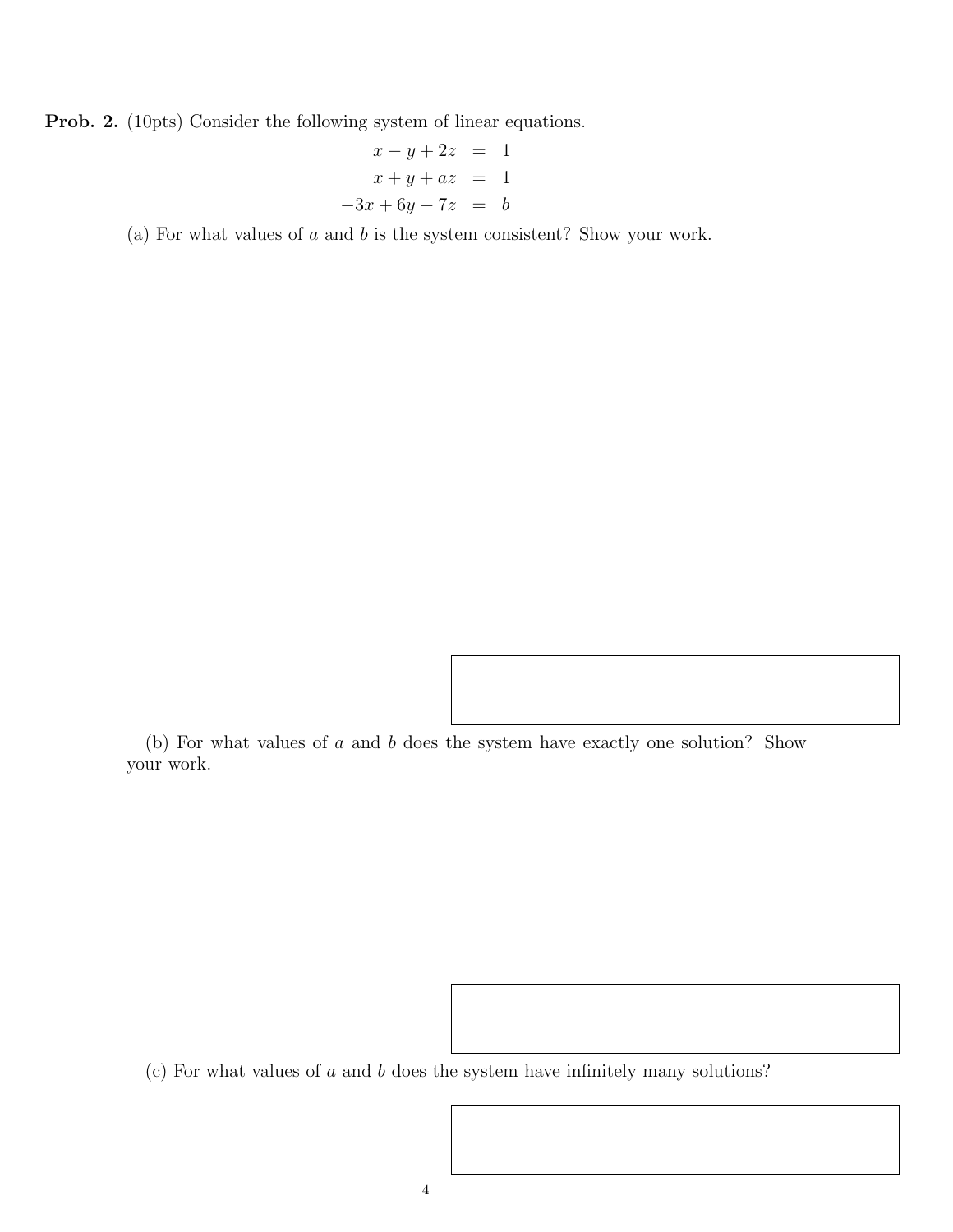**Prob. 3.** (5pts) Let T be a linear transformation of  $\mathbb{R}^2$  defined as follows: First, rotate  $\pi$  radians counterclockwise about the origin. Second, reflect in the line  $y = x$ . Find the standard matrix for this transformation. Explain your reasoning.

**Prob. 4.** (5pts) Find the determinant of the matrix  $A =$  $\sqrt{ }$  0 2 0 0 0 3 217 0 −342 0 0 9 0 19 1 0 −12 0 14 0 0 12 −3 1999 0  $\setminus$  $\begin{array}{c} \hline \end{array}$ . Show your

reasoning.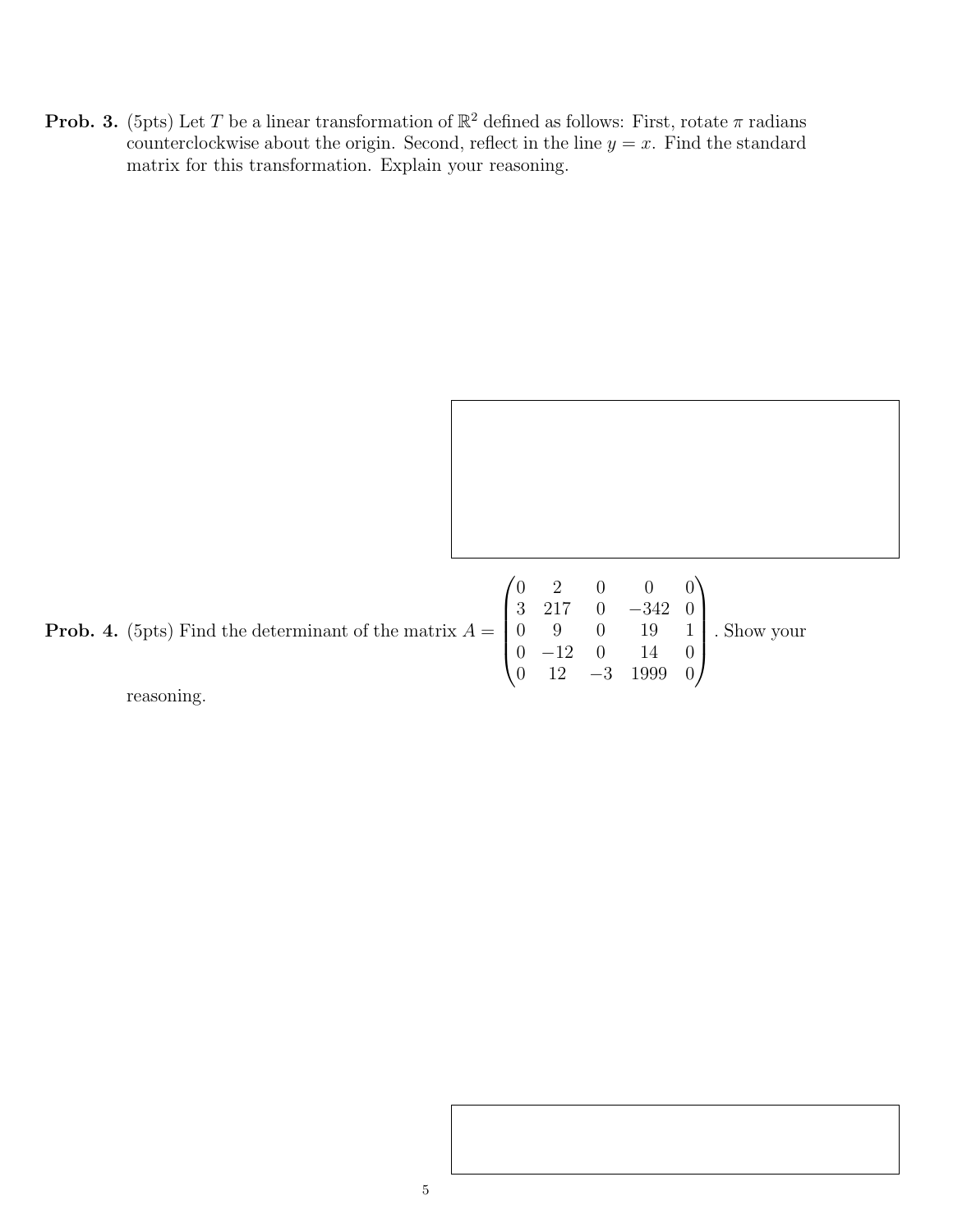- **Prob. 5.** (5pts) Vectors  $\vec{x}$  and  $\vec{y}$  in  $\mathbb{R}^{21}$  are found such that  $\vec{x} \cdot \vec{x} = 10$ ,  $\vec{x} \cdot \vec{y} = 1$  and  $\vec{y} \cdot \vec{y} = 3$ .
	- (a) Find  $||2\vec{x} 3\vec{y}||.$  Show your work.

(b) Define  $W = \text{span}\{\vec{x}, \vec{y}\}\$ . What is the dimension of  $W^{\perp}$ ? Briefly explain your answer.

**Prob. 6.** (12pts) Consider the non-zero  $n \times n$  matrix  $A =$  $\sqrt{ }$  $\vert$ 1 1 . . . 1 2 2 . . . 2 .<br>. . . .  $n \quad n \quad \dots \quad n$  $\setminus$  $\Bigg\}$ 

(a) Find all eigenvalues of A and specify their multiplicities. Explain your reasoning.

(b) Find the eigenvector of A corresponding to its largest eigenvalue. Show all work.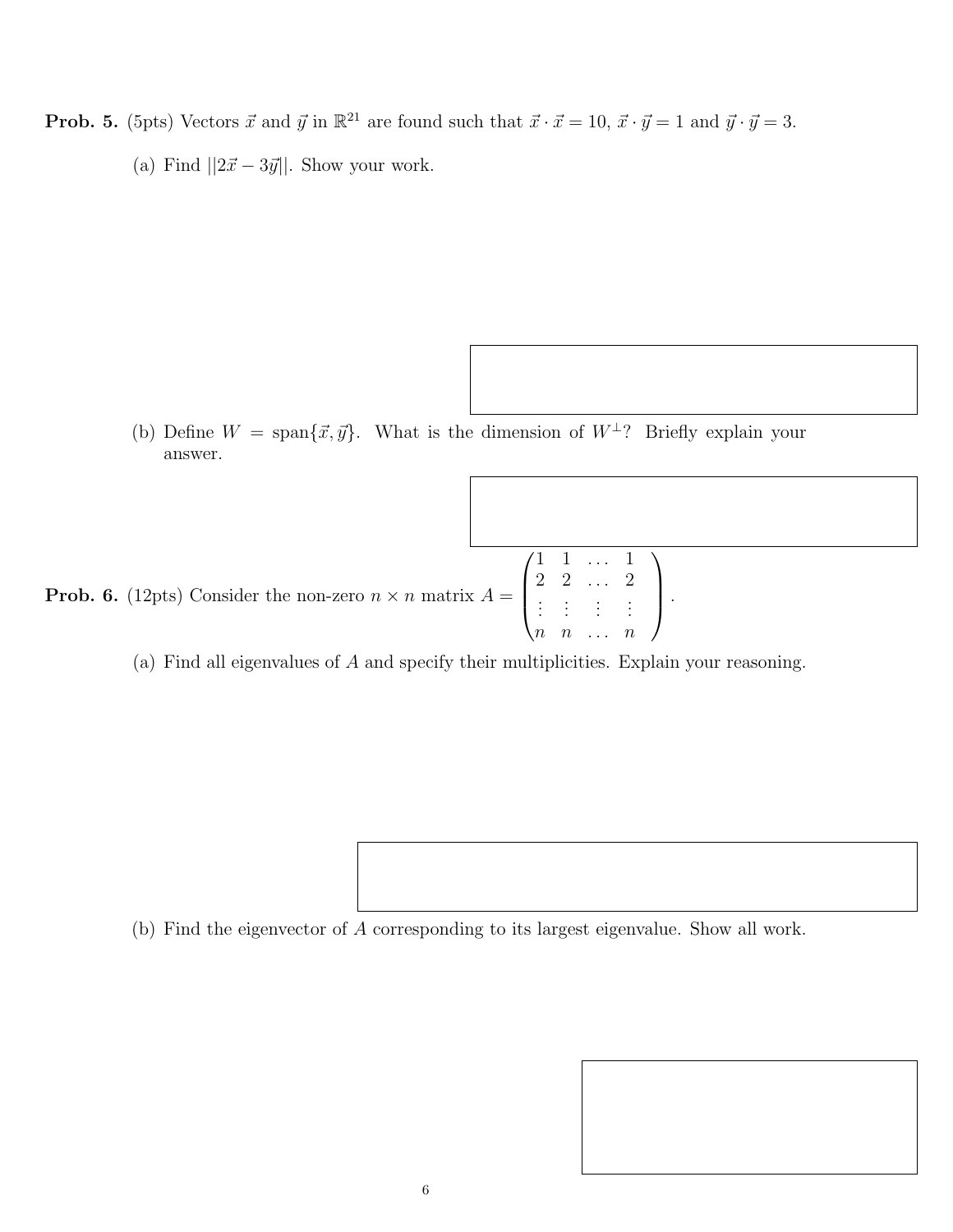## Prob. 7. (12pts)

(a) Find two vectors that span the plane P in  $\mathbb{R}^3$  defined by  $x_1 + x_2 + x_3 = 0$ . Show your work.



(c) Find the distance from  $\vec{b}$  to the closest point on the plane P. Show your work.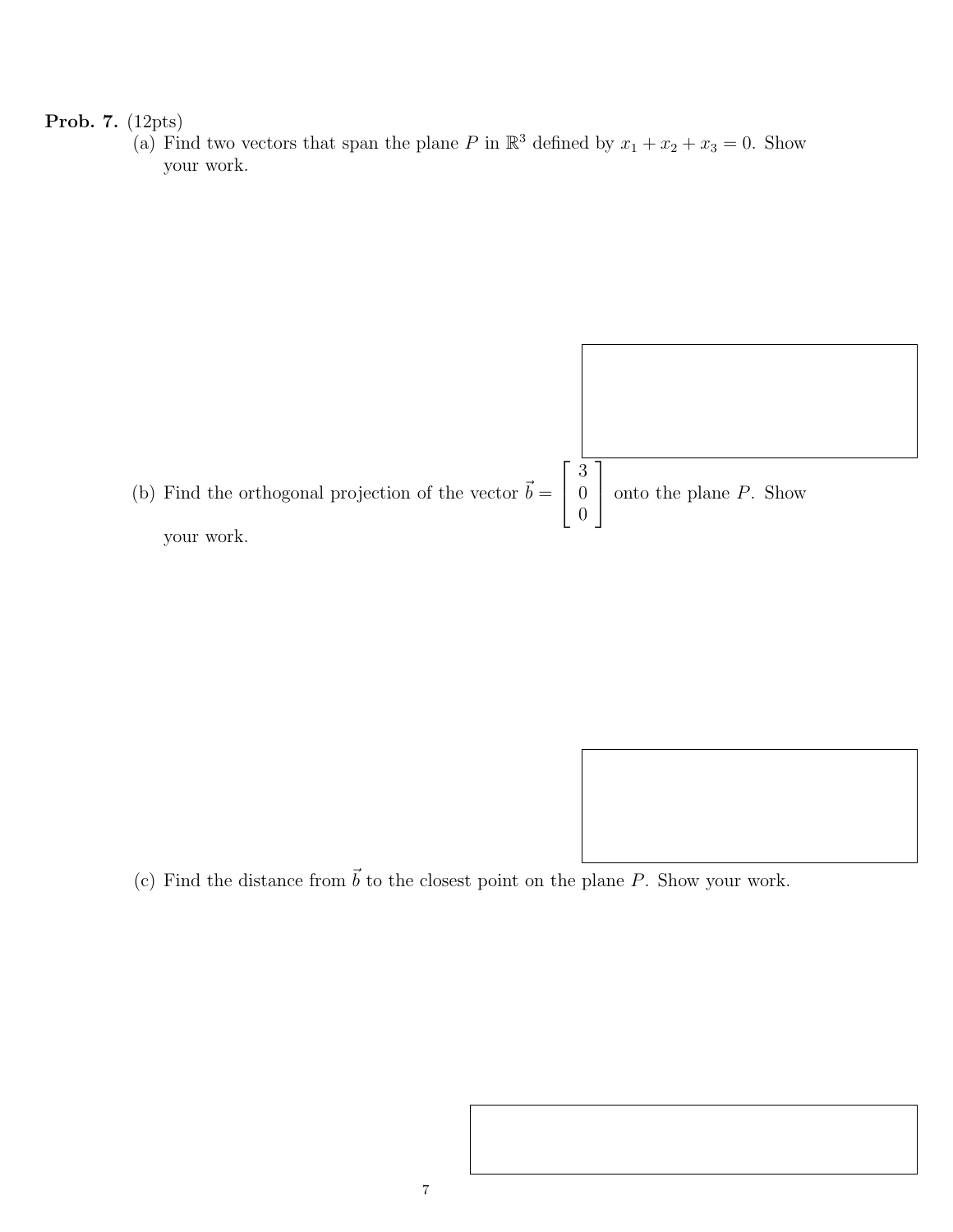(d) Let M be the  $3 \times 3$  projection matrix that projects vectors in  $\mathbb{R}^3$  onto the plane P. Determine the eigenvalues of M and specify their multiplicities. This can be done without explicitly constructing M. Explain your answer.

(e) Find the rank of M and the dimension of the null space of M. This can be done without explicitly constructing M. Write the answer in the box and also describe your reasoning.

rank $(M)$ = dim $(Nul(M))$ =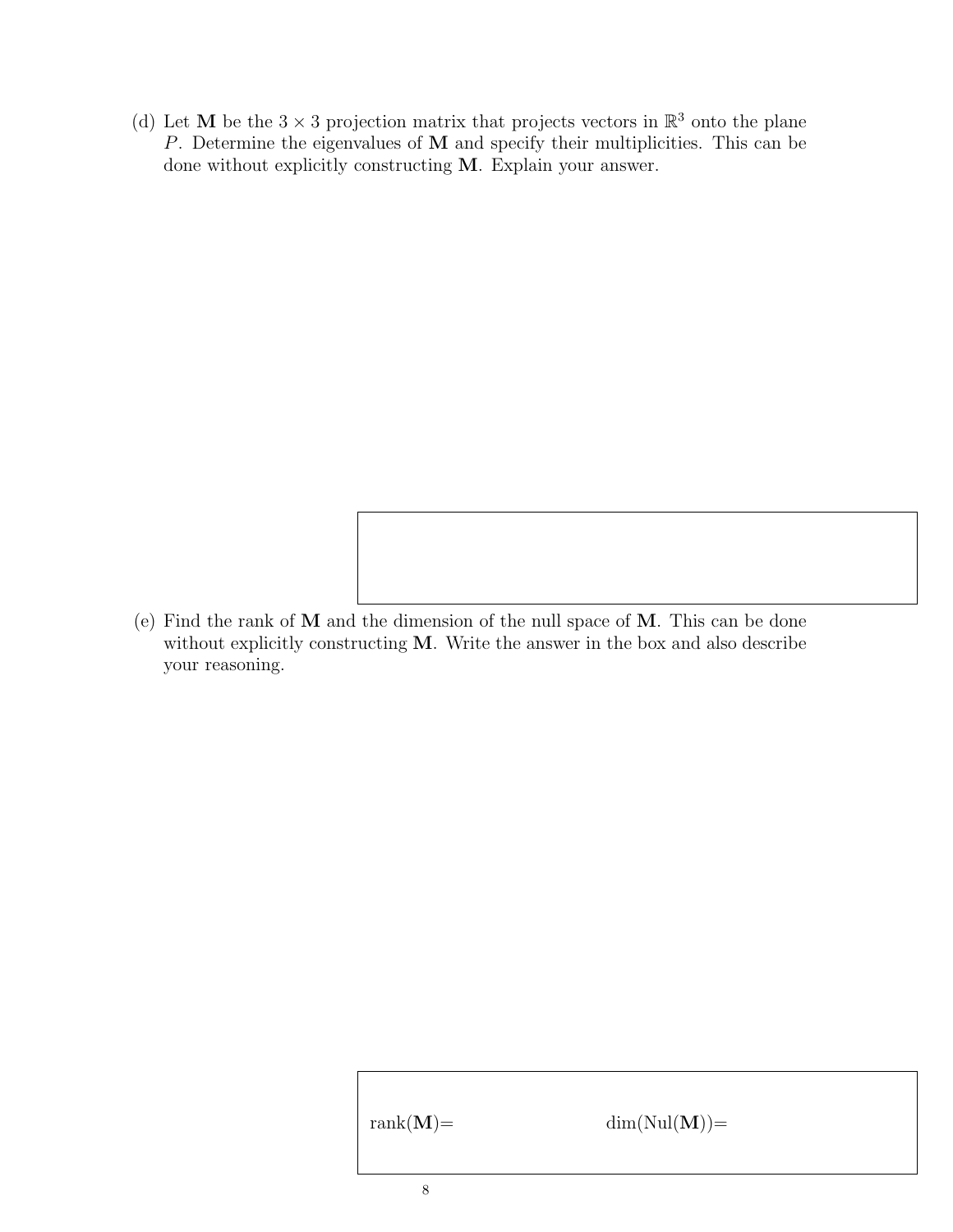Prob. 8. (12pts) A population of fish has three classes: juveniles, young adults and old adults.

Let the population in year *n* be given by the vector  $\vec{x}_n =$  $\sqrt{ }$  $\overline{1}$  $\mathfrak{j}_n$  $y_n$  $\overline{o}_n$  $\setminus$ where  $j_n$ ,  $y_n$  and  $o_n$ 

indicate juveniles, young adults and old adults at year n, respectively.

Each year, one third of the juveniles mature to become young adults in the following year, while three-quarters of the young adults survive and become old adults the following year. Old adults never survive to the next year. Each young adult has M offspring each year and each old adult has 1 offspring each year.

(a) Write the population dynamics in matrix vector form  $\vec{x}_{n+1} = A\vec{x}_n$  where A is a  $3\times 3$  Leslie matrix that you must write explicitly.

(b) Find a number of offspring  $M$  so that the matrix  $A$  has one of its eigenvalues equal to 1. Show your work.

 $M =$ 

(c) For this value of M, find the eigenvector corresponding to the eigenvalue  $\lambda = 1$ . Show your work.

(d) Explain the meaning of this eigenvalue and eigenvector in biological terms.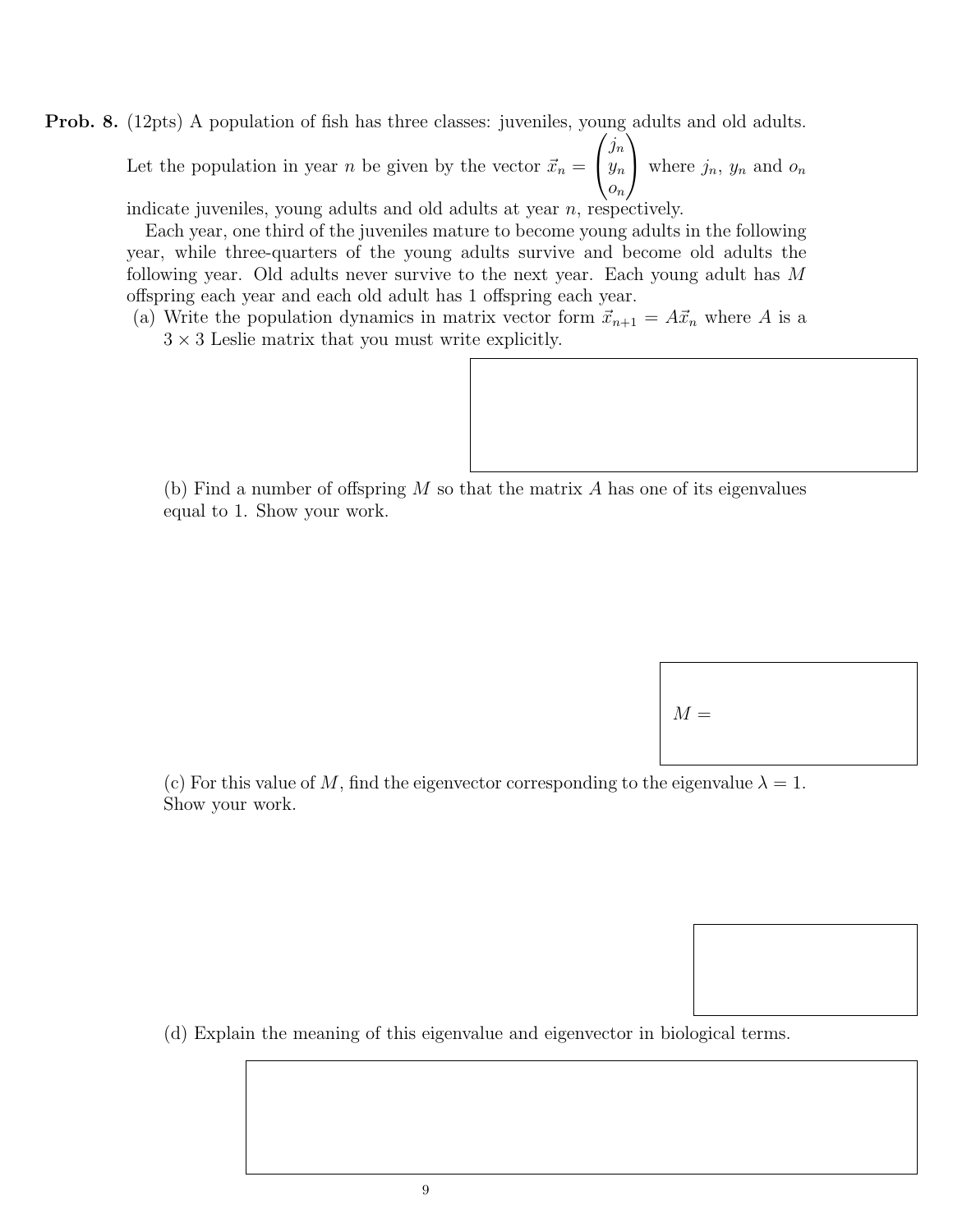Prob. 9. (12 pts) (a) Define the matrix

$$
A = \begin{pmatrix} 2 & -1 \\ -1 & 2 \end{pmatrix}
$$

Find the diagonalization of A, that is, find D and P such that  $A = PDP^{-1}$  where D is a diagonal matrix. Show your work.



(b) Calculate  $A^{2015}$ . Show your work.

$$
A^{2015} =
$$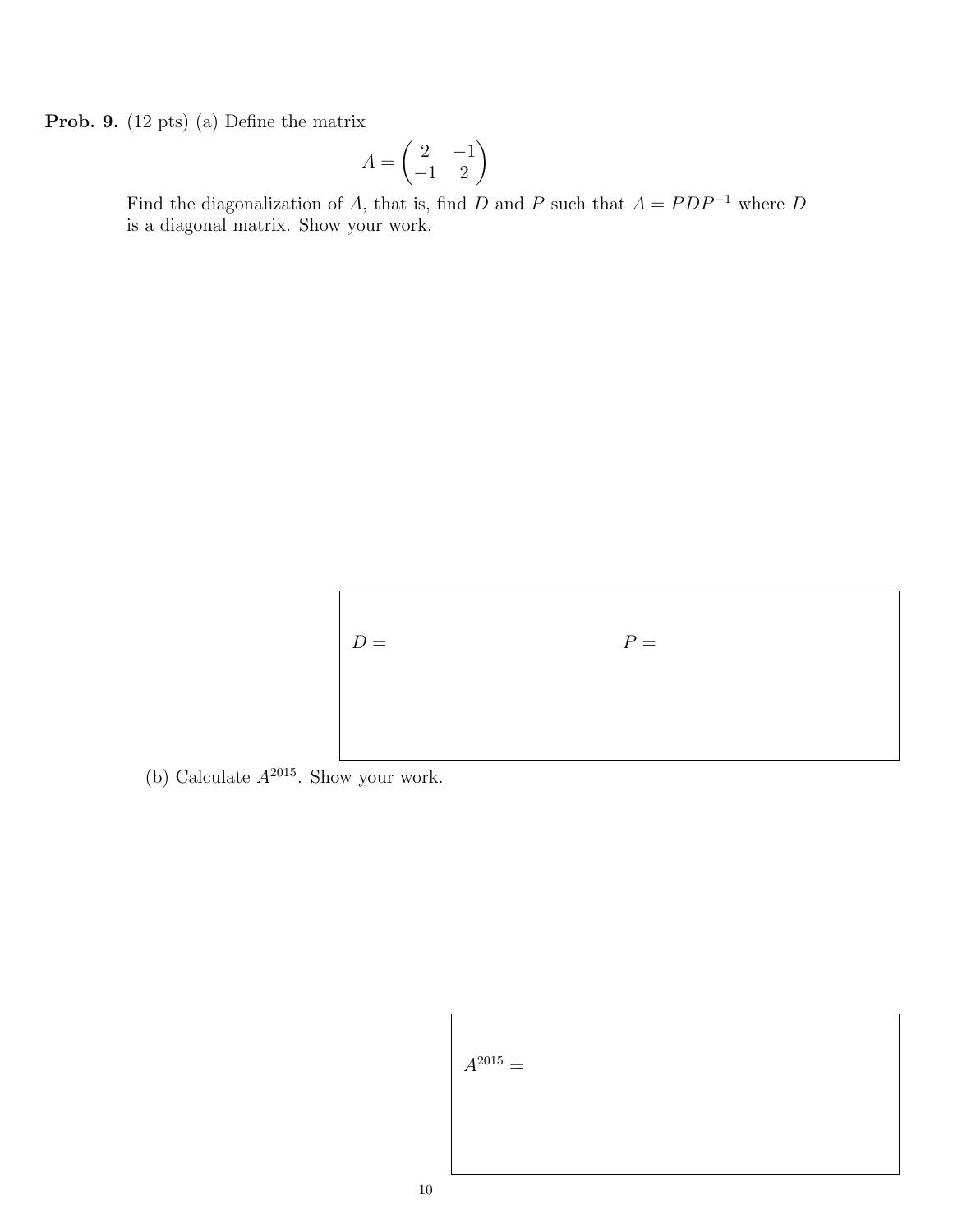Prob. 10. (10 pts) The following commands were typed into MATLAB, followed by  $\leq$ nter>.

clear all;  $A = [1, 2; 3, 4];$  $x = [1;1];$  $y = [1;-1];$ 

What will be the result of the following MATLAB commands, followed by  $\leq$ nter>? If the command produces an error message, state the reason.  $(a)$   $A \ast x$ 

(b) y'\*A\*x

(c) x'\*y

(d) A\*y'

(e) x.\*y